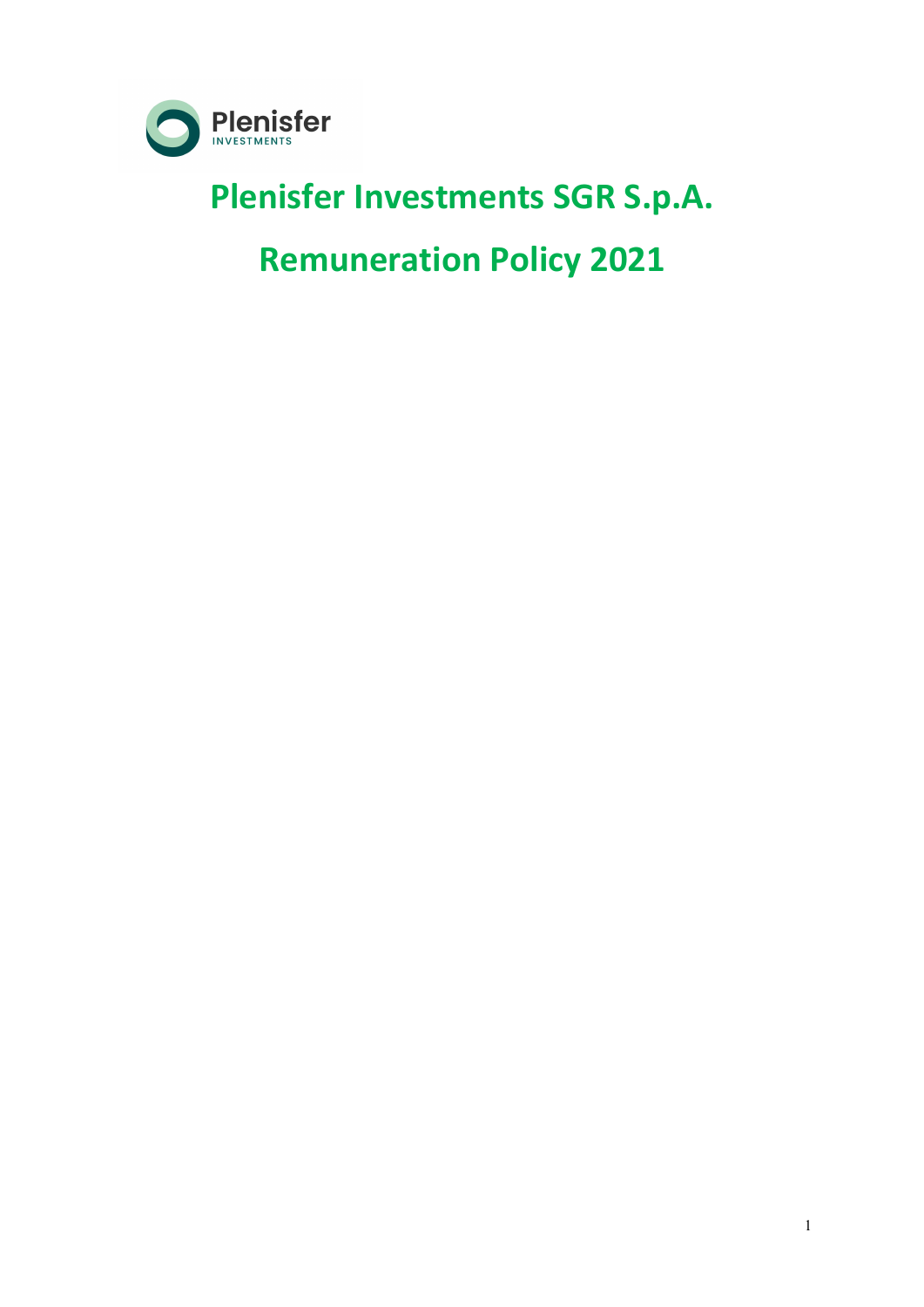

## **1. REGULATORY FRAMEWORK**

The remuneration policy ("Policy") is prepared in accordance with:

- Directive No. 2011/61/EU the so-called. AIFM Directive of the European Parliament;
- Directive 2014/91/EU cd. UCITS V Directive as locally transposed by the Italian legislator as well as;
- ESMA Guidelines No. 2013/232 of 3 July 2013 and No.2016/411 of 31 March 2016 on sound remuneration policies under the AIFM and UCITS Directive respectively;
- Regulation (EU) 2019/2088 of the European Parliament and of the Council of 27 November 2019 on sustainability disclosures in the financial services industry.

### **2. PRINCIPLES OF REMUNERATION POLICY**

The remuneration policy is based on the principles of fairness, alignment with corporate strategies and competitiveness. These principles guide the remuneration programmes and consequent actions.

### **3. DEFINITION OF KEY PERSONNEL**

In line with the regulatory criteria, the Company conducts an assessment process aimed at identifying the "Most Relevant Personnel", i.e. the categories of individuals whose professional activity has or may have a significant impact on the risk profile of the Company or of the managed funds. 

#### **4. THE COMPANY'S REMUNERATION STRUCTURE**

The Company's remuneration policy is aimed at attracting, retaining and motivating staff, without encouraging inappropriate risk-taking, and is consistent with the objectives outlined in the corporate strategy. 

The Company's remuneration structure relating to the "Most Relevant Personnel" perimeter, with different remuneration packages and pay-mixes by virtue of the reference role, is based on the following components: fixed component, which also includes benefits; variable component.

#### **5.1 THE FIXED COMPONENT**

The fixed remuneration remunerates the role and responsibilities assigned, also considering the holder's experience and the skills required, as well as the quality of the contribution made in achieving business results.

#### **5.2 VARIABLE COMPONENT**

The variable component is aimed at directing the performance of resources towards business objectives - through the direct link between incentives and the Company's and individual's objectives from both a quantitative and qualitative point of view - and towards the creation of value over a medium-long term horizon consistent with the risk profile defined for the Company.

The amount of the variable component is determined on an annual basis on the basis of quantitative criteria (represented by the economic results achieved by the Company and by the managed UCITS during the reference period) and qualitative criteria, which express the actual contribution made to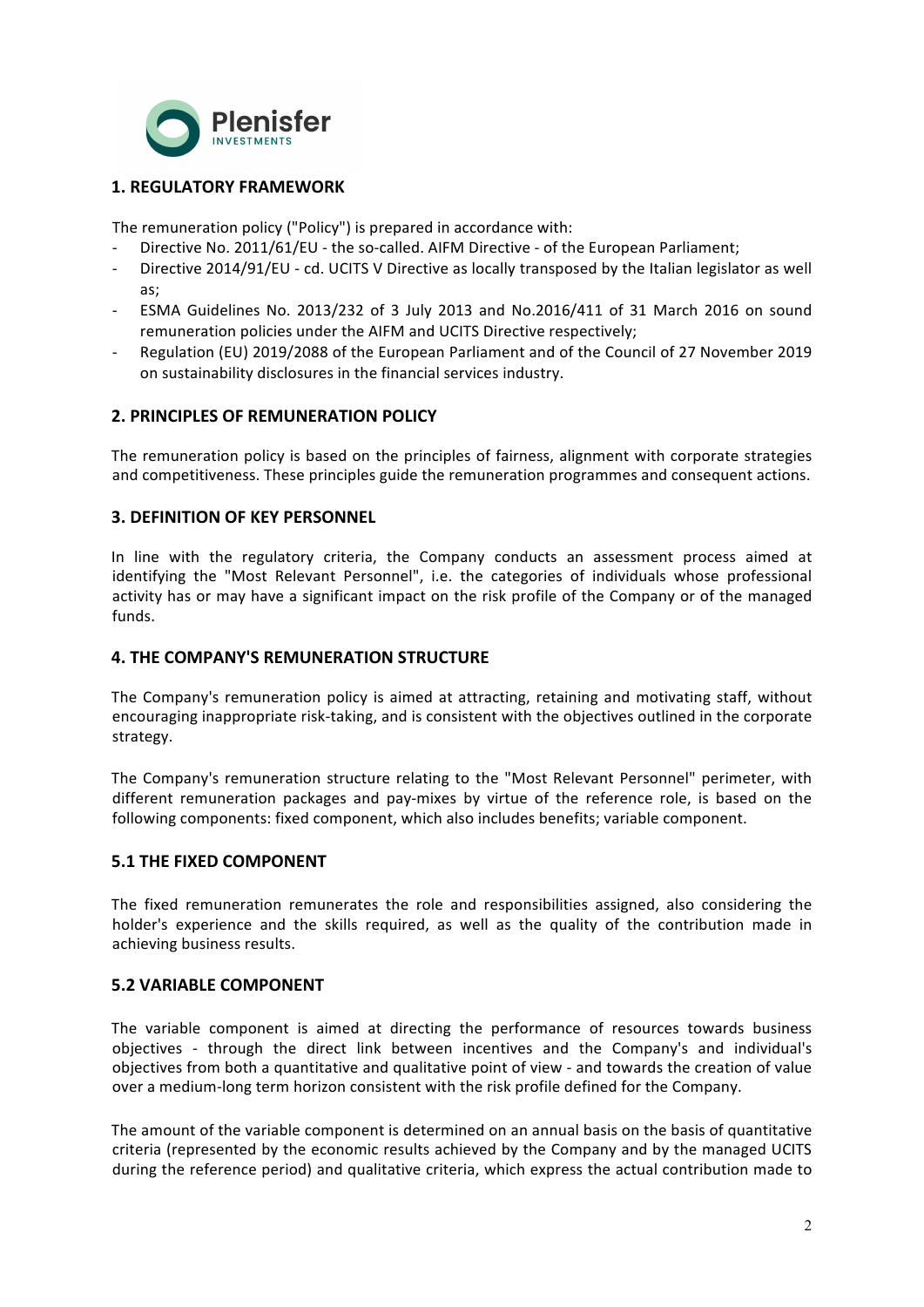

the development of the Company. For the purposes of defining the variable component, the risks concerning the operations of the Company and the UCIs are also considered.

The Company integrates sustainability risks through established policies and procedures under which all personnel are required to operate, and adherence to these policies is part of the annual evaluation of each employee.

The total amount of the variable component is determined in such a way as to be sustainable with respect to the financial situation of the Company and the managed UCIs and not to limit the Company's ability to maintain or achieve a level of capitalization adequate to the risks assumed. In any case, without prejudice to the sustainability of the allocation of the variable component, the recognition of the same to Personnel is at the discretion of the Company.

For any variable compensation exceeding 75,000 euros, the Company shall defer 60% of the bonus. The deferred portion must be paid in three years.

#### **6 REMUNERATION POLICY FOR DIRECTORS**

#### **6.1 THE REMUNERATION POLICY IN FAVOUR OF THE MANAGING DIRECTOR**

The remuneration of the Director as an Executive of the Company consists of a fixed annual remuneration and a variable remuneration.

For the remuneration to consider the development of the risks taken over time, the variable remuneration is partly deferred over a period of 3 years.

The variable component is subject to malus and clawback mechanisms.

#### **6.2 THE REMUNERATION POLICY FOR NON-EXECUTIVE DIRECTORS**

The remuneration of the members of the Board of Directors without executive powers consists exclusively of a fixed component.

#### **7. THE REMUNERATION POLICY IN FAVOUR OF THE REMAINING KEY PERSONNEL**

The remuneration of the other persons belonging to the perimeter of the Most Relevant Personnel, including Senior Portfolio Managers, consists of a fixed annual remuneration and a variable remuneration, excluding the Control Functions.

For any variable remuneration exceeding  $E$ 75,000, the Company defers 60% of the bonus. The deferred portion must be paid over three years.

The variable component is subiect to malus and clawback mechanisms.

#### **8. GOVERNANCE AND COMPLIANCE**

The Company has opted for a traditional corporate governance system based on certain key principles, such as the central role assigned to the Board of Directors and the efficiency of its internal control system.